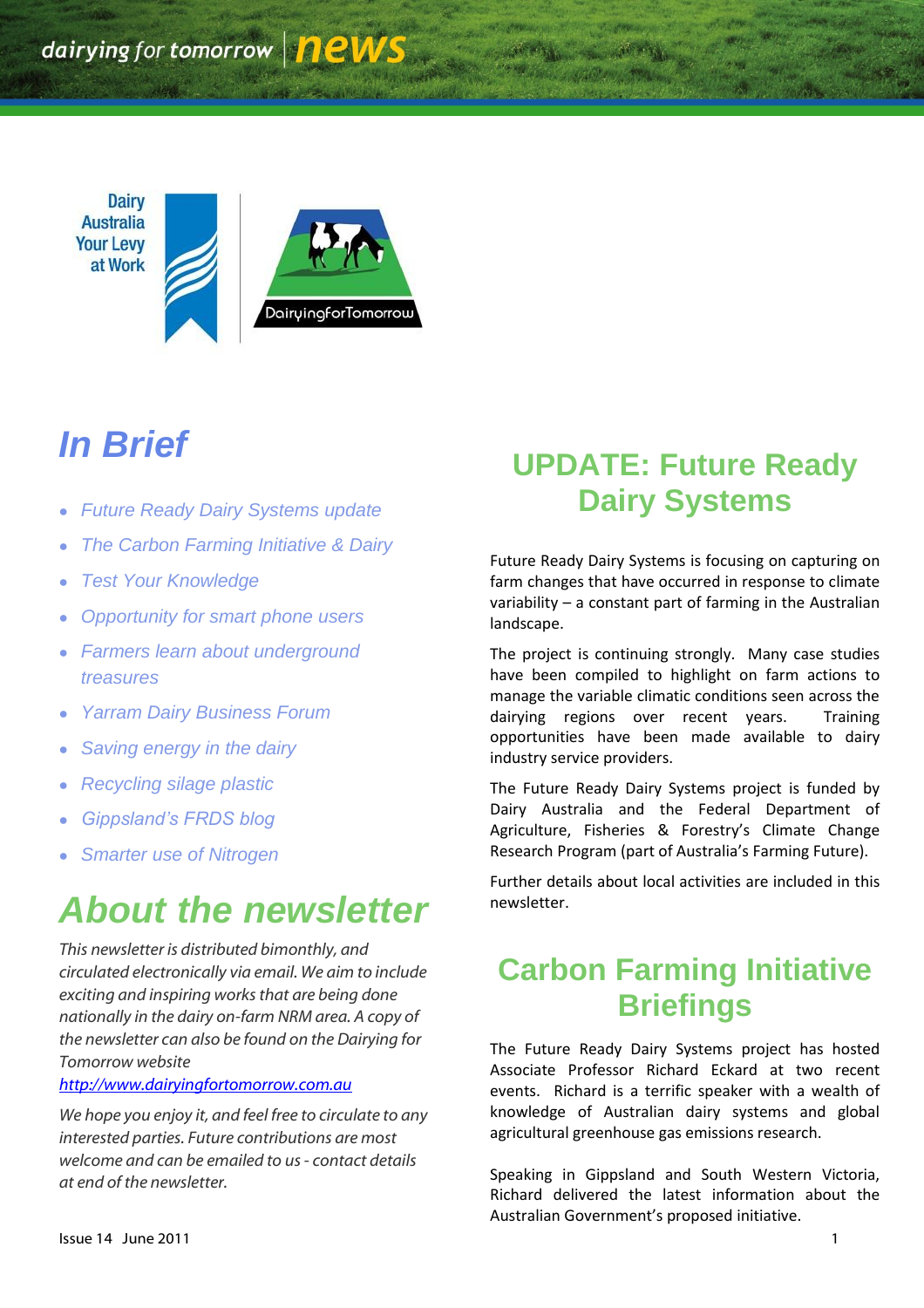

*ABOVE: (L-R) John Gallienne, Rob Greenall, Richard Eckard, Tony Gardner, Mark Brummel, Tyran Jones (Gippsland FRDS Chairman) & Annette Zurrer attended the Carbon Farming briefing aimed at Gippsland Service Providers.*

The recent sessions were well attended with service providers keen to understand the impact of the initiative on individual dairy businesses.

Richard indicated that the scheme is most likely to work with aggregated groups of farmers on a voluntary basis and in its early stages will not impact individual farm businesses.

A comprehensive set of notes is available from [ghayman@dcsi.net.au](mailto:ghayman@dcsi.net.au)

## **Test your Knowledge**

At the recently held AgFest event in Tasmania, DfT Coordinator Rachel Brown challenged attendees with a quiz. At stake was the chance to win \$1,000 fishing/camping gear. See how you go, for those who need help, the answers can be found on page 8.

#### **The Future Ready Dairy Systems Quiz**

#### Q1. **Carbon is the building block of life because:**

 $\Box$  It easily bonds with other atoms to form millions of compounds

Diamonds are a girl's best friend

#### It is only found on planet Earth

#### Q2. **What would be the average temperature on Earth without the** *natural* **greenhouse effect?**

- $-100^{\circ}$ C
- $-18^{\circ}$ C
- +14 $^{\circ}$ C

#### Q3. **The** *enhanced* **greenhouse effect is defined as:**

Human induced addition of greenhouse gases to the atmosphere.

 $\vert \ \vert$  Release of CFCs to the atmosphere

#### Q4. *Climate Futures for Tasmania* **predictions indicate our climate patterns will be:**

- warmer and much drier across the *entire* state
- colder across the entire state

warmer and greater variation in rainfall patterns across the state

#### Q5. **95% of methane emissions from cows come from:**

- the back end the front end
- 

#### Q6. **Cows produce methane because:**

- methanogen microbes occur in the rumen
- they breathe in a lot of carbon dioxide

#### Q7. **Which of the following is the most potent greenhouse gas?**

- methane
- nitrous oxide
- carbon dioxide

#### Q8. **Greenhouse gas emissions are measured in:**

- | tonnes carbon dioxide equivalent (tCO2 e)
- US dollars
- kg C

#### Q9. **Which produces more greenhouse gas emissions?**

Boeing 747 flying Sydney to London return

Driving a Toyota Prado for a year (15,000 km)

Typical Tasmanian dairy farm (in one year, 400 cows)

#### Q 10. **Which dairy product has the lowest carbon footprint?**

- Cadbury Freddo made in Tasmania
- Cadbury Freddo imported from UK to Tasmania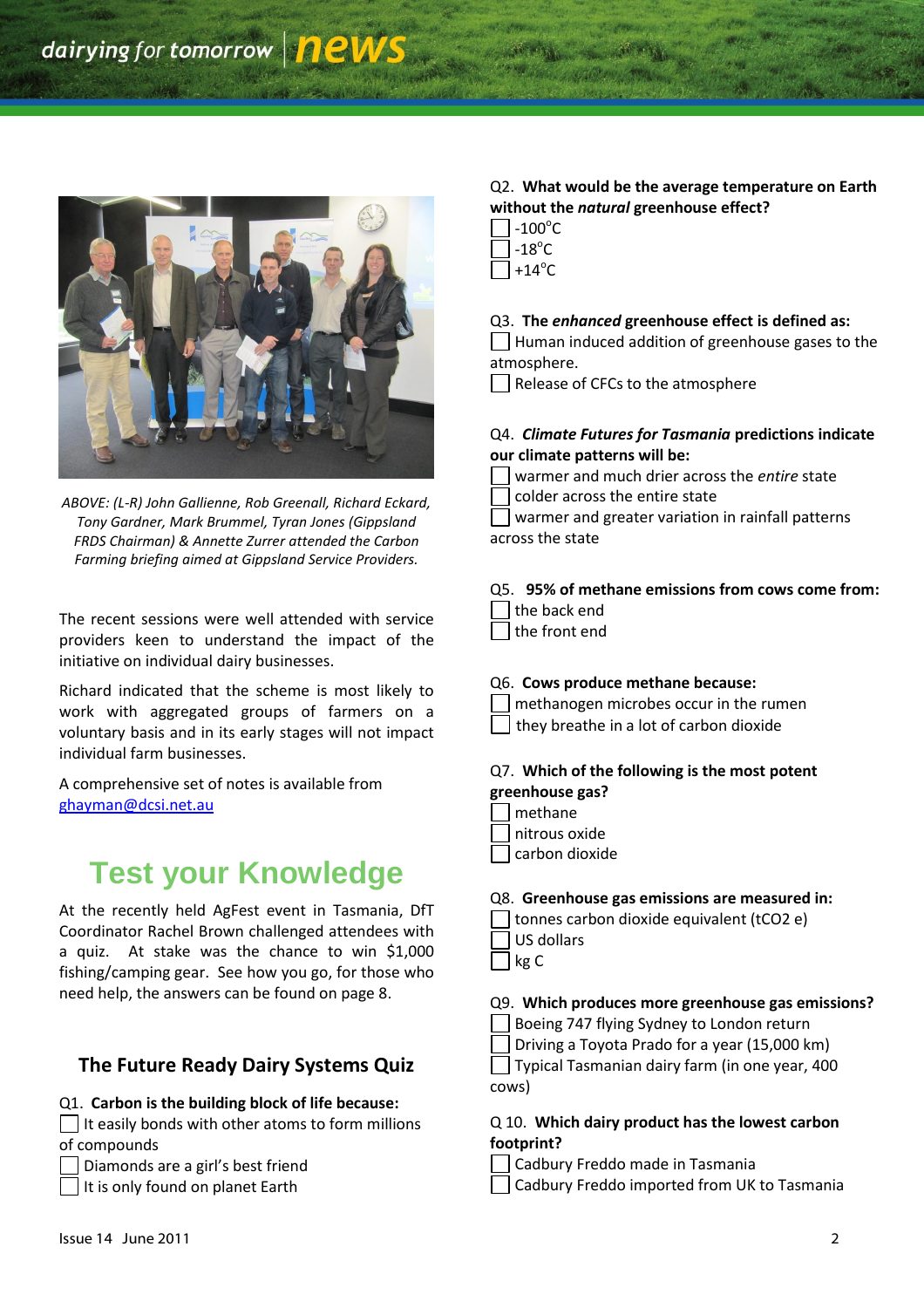## **Opportunity for smart phone users**

Dairy Australia is keeping pace with new technology and will be trialling the use of an "APPLICATION" or APP for all smart phones (eg, iPhone, Blackberry, Galaxy, etc).

The trial needs 40 dairy farmers and service provides to participate for a 3 month period during 2011.

Each participant will be registered with the project by supplying their name and mobile number. They will commit to using the APP at least twice a week for the duration of the trial period.

The APP will be designed to deliver live feeds to participating smart phones for three key elements:

- 1. Industry calendar focused on Future Ready Dairy System (FRDS) project activities but also relevant regional events.
- 2. Interactive short messaging service (like a twitter account) so group conversations by text can occur.
- 3. Content & information function relevant video, audio, fact sheets, documents, reviews, email exchange etc for APP users to browse in detail at their own discretion (either on their phone or computer/laptop).

The APP will deliver short message notifications (standard text message), a short descriptive title and a link to further details.

APP users should be able to enter their postcode or state of interest re industry events, in order to ONLY receive local information.

This APP will be trialed in NSW, VIC and TAS, and if successful will be extended across the Australian dairy industry.

**To become a participant please contact Dr Jess Jennings on 0423 224 750 / j.jennings@uws.edu.au.**

### **Farmers learn about underground treasures**

Issue 14 June 2011 3 South Australian dairy farmers are treading more carefully on their soils after learning more about the microbial treasure troves that lurk beneath the

surface, at a DairySA Future Ready Dairy Systems (FRDS) workshop held at Nuriootpa last month.

The biological fertiliser workshop featured leading microbial ecologist, Dr Damian Bougoure, of Victoria's Department of Primary Industries.

DairySA chairperson, James Mann, says understanding what is going on in soils at the micro-level will help dairy farmers implement practical and profitable options to deal with climate change adaption.

"South Australia's FRDS project has been examining farm systems in the Barossa/Mid North and Murray regions to learn more about grass-based, partial mixed ration (PMR) and total mixed ration (TMR) dairy production systems. Part of the process it looking at what we're putting on our paddocks and seeing how it's effecting the community of micro-organism underneath," he says.

Mr Mann says research being conducted in soil biology is crucial for farmers managing climate variability now and in the future.

"There's so much we don't know about soil microorganisms and how they're impacted by changes in the climate, and in turn, how that impacts farm productivity. Important research by scientists like Dr Damian Bougoure is giving us an insight into just how significant soil biology is to us."

Dr Bougoure has been studying the complexities of the microbial community in soils for the past 10 years, and is now leading a national project to trial high resolution genomic technologies to monitor soil biology. He regularly tours Australia to share the latest research with producers, agronomists and Landcare groups, and has delivered over 30 soil biology workshops to more than 1,500 people.

According to Dr Bougoure, the known number of soil micro-organism species, including fungi, AM mycorrhizae and bacteria, is much larger than most people can imagine.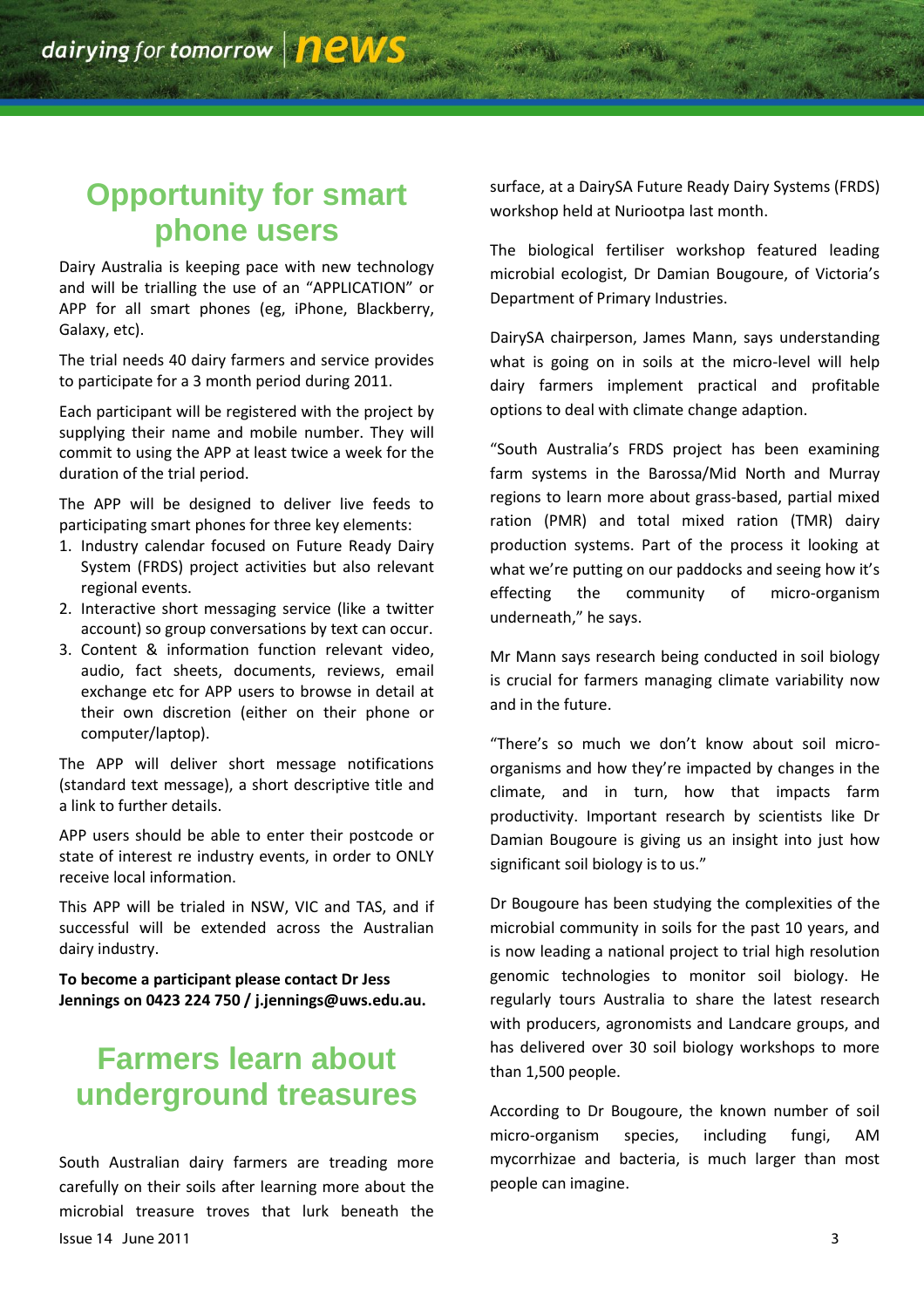"The diversity of micro-organisms in soils is far larger and more complex than, say, plant and animal populations in the Amazon forests. In fact, a single gram of farming soil will contain more than 10,000 different species of micro-organisms. And that's only covering different species—there could be multiple thousands of each species, so we're talking big numbers," he says.

Soil microbia are living organisms that breathe and feed off carbon and carbohydrates in the soil. As part of the feeding process, they metabolise some carbon into humus—stable, long-term organic matter found in soil—but the majority is released as carbon dioxide, causing a dilemma for using farm soils as 'carbon sinks'.

Over 70 percent of the thousands of known microbe species produce organic acids and/or enzymes that are involved with releasing phosphorus in the soil. So according to Dr Bougoure, if we have healthy, active soil microbes, they will do all the hard work for us.

"To help increase the activity of existing microbial populations, some of the many management factors to consider include managing and correcting soil pH, maintaining adequate and balanced soil nutrients levels, following responsible pesticide use and being judicious about soil cultivations." said Mr Bugoure

# **Riding the Dairy Rollercoaster**

Around 40 people attended a dairy business forum at Yarram in Gippsland on Tuesday May 24<sup>th</sup>. The aim of the forum was to discuss managing the dairy farm business in a variable environment.

In recent years Gippsland's dairy businesses have experienced challenges with wet and dry seasons and fluctuating global markets impacting on farm gate price. These ups and downs make a big impact on the business and make it challenging to manage finances and risk within the business. The forum focused on managing fluctuating farm finances, business risk and a carbon future.

Colin Wright of Phillipsons Accountants covered the topic 'Managing Farm Finances on the Rollercoaster Ride'. He spoke about the importance of monitoring monthly cashflow budgets. Colin likened a cashflow budget to the GPS in the car – without it you don't always know where you are headed. Colin also spoke about making use of the 'team' around the farm business – the bank manager, accountant, factory field officer and consultants to work for the best interests of your farm business.

John Mulvany of On Farm Consulting discussed 'Managing Farm Business Risk in a Variable Climate' and presented a *checklist* of risks to consider in the farm business. As the dairy business environment remains increasingly volatile business risks need to be assessed and managed. John spoke about the importance of understanding the stage of the business and making management decisions appropriate to broader goals.



*ABOVE: Speakers Colin Wright, Judy Johnson (MC), Neil Baker & John Mulvany at the Yarram Business Forum.*

Neil Baker from the Macalister Demonstration Farm covered 'Understanding the carbon future and how it may impact on dairy farm businesses.' He spoke about a carbon price, what it means and what dairy farm managers can do to prepare for the future.

A lively panel discussion followed the presentations allowing the many farmers, bankers and industry service providers present an opportunity to question the speakers.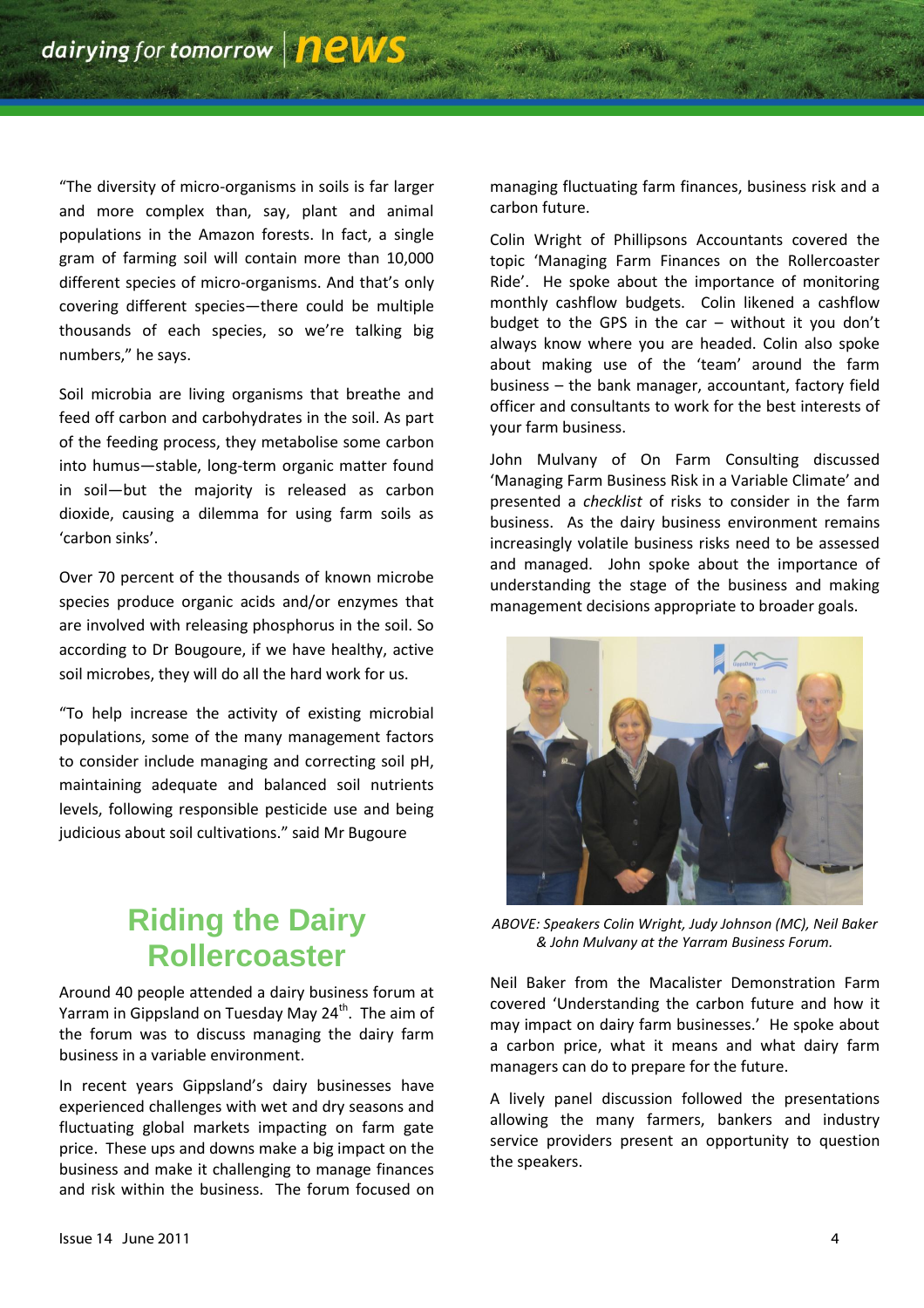# **Saving energy in the dairy**

Solar power, green clean, heat recovery, wind energy, effluent energy and tips for `simple things' to cut costs and power use in the dairy were outlined recently at a demonstration day at Wangoom, SW Victoria.

The Future Ready Dairy Farms (FRDS) event at A H Adams & A C Beckel's 'Pine Hill Dairy' featured a series of guest speakers including Department of Primary Industries scientists and representatives of renewable energy companies.

DfT Coordinator Louise Sheba said farmers and service providers benefited from hearing and seeing how new technology and innovations could be put to good use on local farms. The program covered a variety of new and emerging technologies and those attending got to inspect some of the recent additions at the Wangoom farm.

Pine Hill Dairy has installed a Green Cleaning system. This new technology, it's operation, energy savings and long-term cost benefits were explained to 50 people in attendance.

An energy audit and Dairy Gas Abatement Strategy (DGAS) calculation were also carried out on the farm. Attendees were encouraged to use the DGAS system to gain a better understanding of their greenhouse gas emissions.

Murray Goulburn FarmCare project officer Sam Dalziel said overseas markets were demanding more information on the environmental footprint left by food producers. "Using the DGAS system will help you to understand what gases your farm produces and starts you thinking about abatement strategies," Mr Dalziel said.

DPI Ellinbank Research and Extension Scientist Darold Klindworth explained how `simple things' could be done at no cost in the dairy to reduce energy waste and costs, particularly in cooling milk and heating water

Gippsland DPI Land Management and Sustainability Services Project Manager Barrie Bradshaw explained how effluent could be used for renewable energy for both small and medium sized dairies.



*ABOVE: DPI scientist Darold Klindworth addresses the group in SW Victoria*

Richard Johnston from The Wind Turbine Company in Melbourne spoke on small scale wind energy options for farmers. Solar hot water advantages and benefits were highlighted by Adrian Mills from Solarhart. Paul Hemming provided an outline on how a heat transfer system can save money.

For an information pack please contact Louise Sheba 55 922199.

## **Silage Plastic Recycling Solution**

An estimated 150,000 to 200,000 tonnes of plastics go onto farms in Australia every year but less than 3 per cent is being recycled. The vast majority of the plastic waste ends up in council landfills, is buried or burnt.

A new sustainable disposal system for plastic waste aims to make a significant impact on that waste.

Plasback provides a solution to that disposal issue and environmental nightmare and is giving farmers the opportunity to recycle their silage bale wrap and silage pit covers, with more products likely to be added in the future.

Plasback is a win for farmers, the environment and local councils. It provides long-term, low-cost solutions for farmers to dispose of their plastic waste, will minimise the amount of plastic waste going to landfill, and ensures the products are recycled.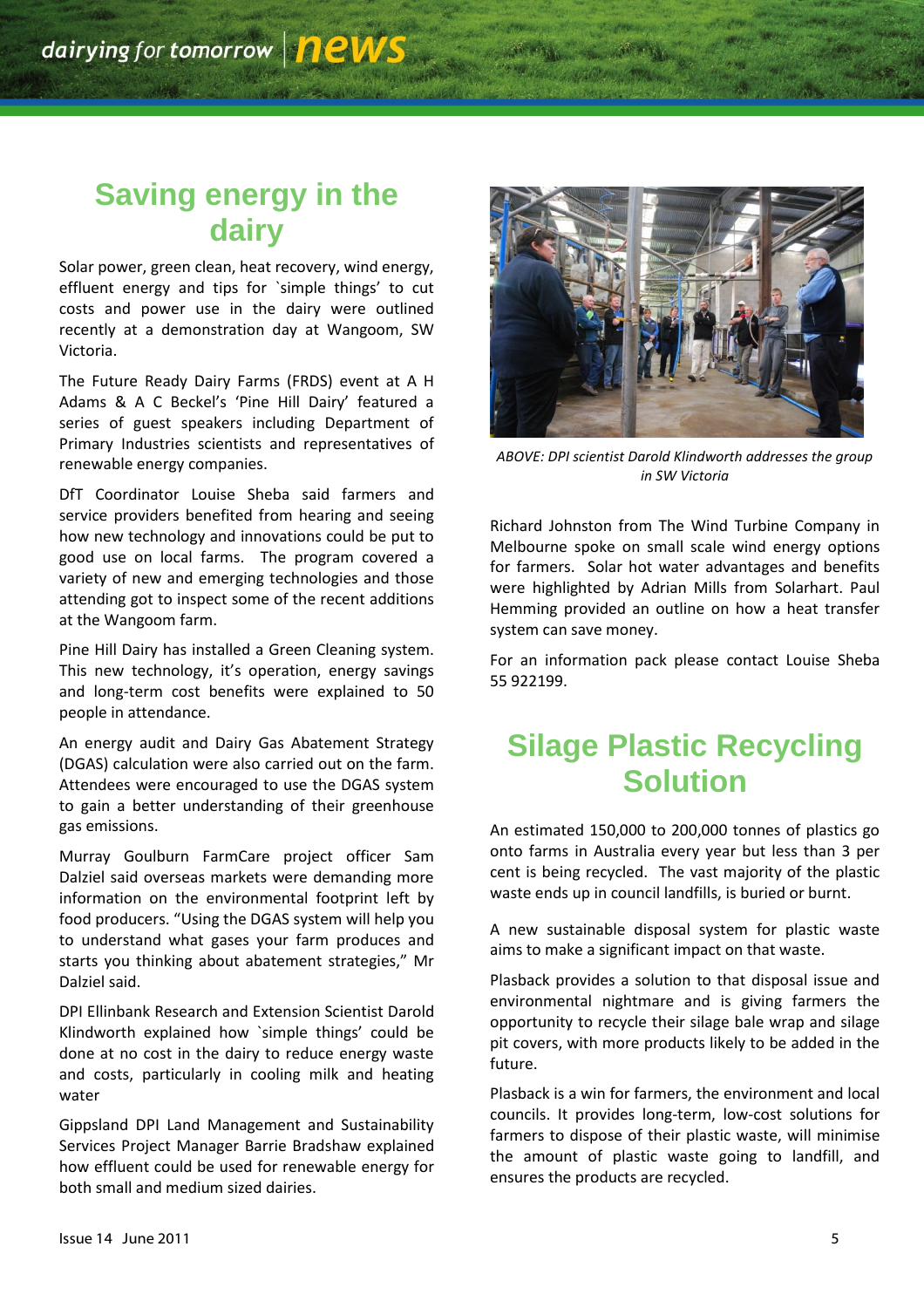

*ABOVE: Marni Barber (DemoDAIRY), Mike Waite (Chairman Dairy NRM Reference Group) and Ed George (Plasback Project Manager).*

The Plasback initiative is now being expanded around Victoria with the appointment of advocates to promote the system, Stuart Longley for the Gippsland area and Goulburn Valley and north-east regions, and Louise Sheba and Marni Barber for south-west Victoria. The advocacy project was funded by a grant from the Sustainability Covenant partnership between the Plastics and Chemicals Industries Association (PACIA) and EPA Victoria.

Farmers bag unwanted plastics into Plasback liners and drop them at council transfer stations. The liners, which are coloured for a specific plastic waste stream, can be purchased through Murray Goulburn Trading for \$79.95 for a box on 25 which will recycle the wrap off more than 400 round bales of silage.

Environmental manager for Tapex Pty Ltd, Ed George, said the system was changing existing unsustainable disposal practises by giving farmers a cost effective, viable alternative for recycling.

Plasback features a specific bin and liner arrangement that Ed says has some distinct advantages.

"The bin and liner system ensures a segregated waste stream. Only silage wrap can go in the liner. As the liner is clear, foreign matter and contamination are easily detected. Handling costs are reduced and the liner is itself linear low density polyethylene, so it can be baled and reprocessed as part of the waste.

 $\frac{1}{2}$  Issue 14 June 2011 6 "Just separate the net, shake out the wrap, roll it into a ball and stuff it in the liner." Each liner holds between 15 and 20 wraps. The wrap does not have to be `clean'," he said.

A box of liners will recycle over half a tonne of silage wrap which is nearly two years usage on the average dairy farm. The cost of turning what was previously waste into a useful resource is about \$50 a year.

The plastic is recycled at facilities in Melbourne, and becomes the primary ingredient in an alternative to plywood sheet called Tuffboard. It can be drilled, sawn, routed and nailed just like timber.

Ecklin dairy farmer and Dairy NRM Reference Group Chairman, Mike Waite, is in full support. "This is something I will look forward to supporting as recycling farm plastics is a far better outcome than putting it into landfill," Mike said.

"If we want to keep the price of plastics down we need to recycle as plastic becomes more expensive to produce. Although there is a cost involved in using the Plasback system it seems to work out as other methods of disposal also cost."

Farmers can find more information about Plasback at [www.plasback.com.au](http://www.plasback.com.au/) or call 03 93574866.

### **FRDS blogspot reaches across the world**

As more people use technology in their farm businesses and computers are part of daily activities. The use of social media and internet technology is expanding.

Information hungry dairy farmers are turning to the internet to keep up to date and for a growing number 'Twitter', 'Facebook' and other options are breaking down what is often a socially isolating profession.

In the 'Twittersphere' there is quite a 'community of dairy farmers across the globe who are 'connecting' on a daily basis!

For those who like to use the internet, the Gippsland FRDS Regional Reference Group has been trialing a blogspot. Similar to a website, this can be updated regularly and is able to link the user to many other on line resources.

The site is [http://futurereadydairy.blogspot.com](http://futurereadydairy.blogspot.com/) To date over there has been over 700 visits to the site from Australia, the US, UK, Germany, Russia, Malaysia and several other countries!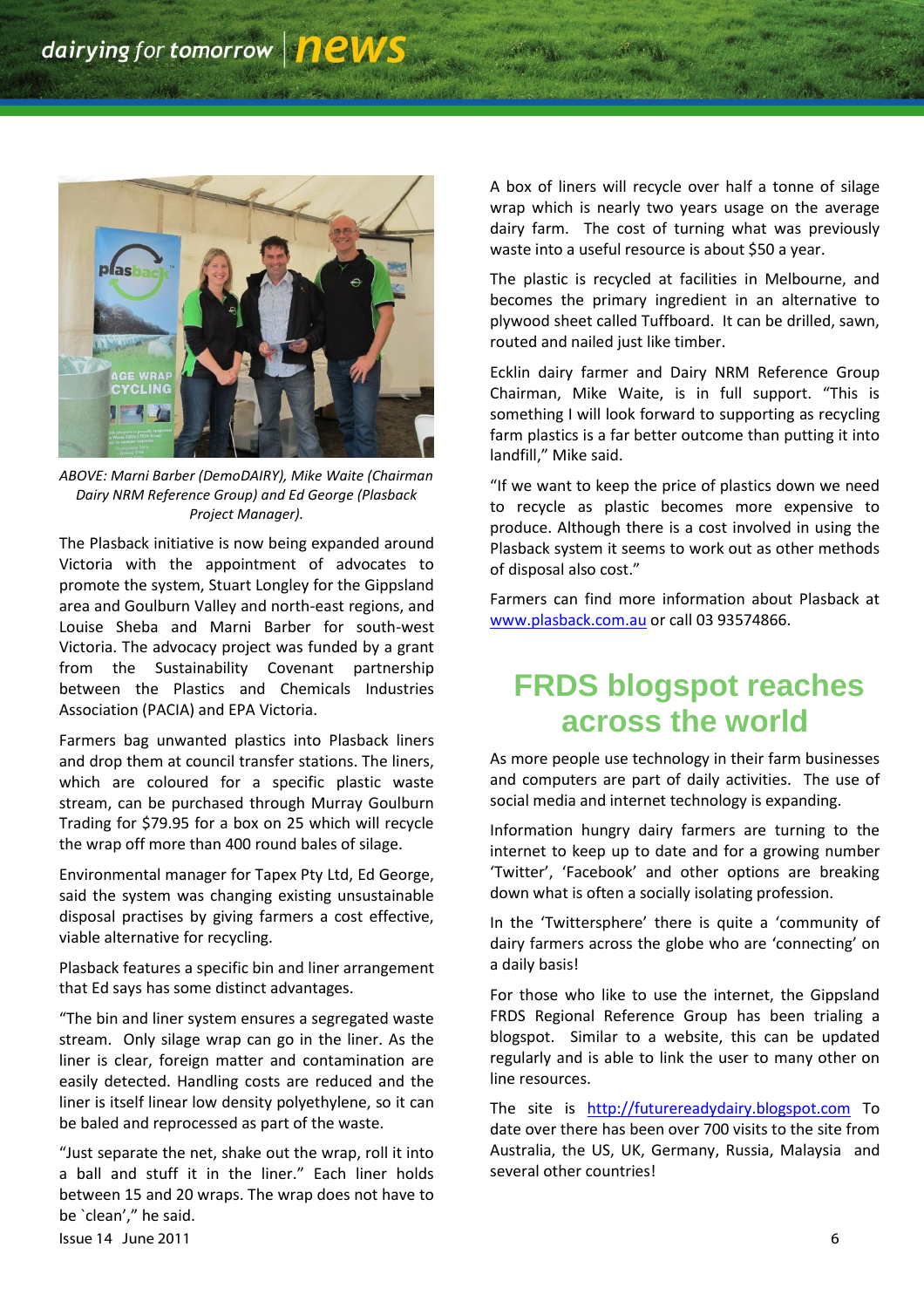### **Smarter use of Nitrogen**

Two projects investigating nitrogen management on Australian dairy farms were completed in 2009/2010. Both projects indicated that gains in N use efficiency are needed. The projects were The Greener Pastures project, conducted in Western Australia, and a national project entitled "Accounting for Nutrients on Australian Dairy Farms."

"Accounting for Nutrients" quantified farm level imports and exports for all major nutrients (N, P, K, S, Ca and Mg). It examined the redistribution of nutrients between paddocks and established the time cows spent in different management zones on farm. The forty-four dairy farms studied covered the range in environments and management systems used for dairying in Australia.

Nutrient imports were assessed in feed supplements, level of nutrient applied in fertiliser, nitrogen fixation by legumes in pasture, nutrients in irrigation water and in rainfall plus nutrients imported through livestock. Nutrient outputs were assessed in milk, livestock leaving the farm and feed exported offfarm. Monitoring and sampling commenced in February 2008 and occurred over 12 months.

Import of all major nutrients was in excess of export in conventional farms that used fertilisers. In contrast, organic farms typically removed more soil P than applied. Of note was the surplus of N across all dairy units. This ranged from 47 kg N/ha for dairies based on either conventional or organic farming principles to as much as 600 kg N/ha for a dairy farm with 91% of the pasture irrigated and 61% of the feed supplied to cows purchased off-farm. Twenty-one farms had N surpluses in excess of 200 kg N/ha.

Another important measure is the percentage of N imported that is exported in milk, termed here as the whole-farm N use efficiency as outlined in the following equation: (N in milk/total N imported) x 100

Whole-farm N use efficiency was as low as 14% and as high 50%; averaged across 41 farms it was ~28% of the N imported.

How can the imported N be used more efficiently? One strategy could be to sharply reduce inputs of fertiliser N and grain N. However, milk production in the 'Accounting for Nutrients' study was strongly related to N input and it is conceivable that a blanket reduction in N input could impact negatively on profitability.

What is required is smart N use where fertiliser N inputs to paddocks or zones within paddocks are adjusted to take into account the capacity of soil to supply N or inputs are adjusted in accordance with the capacity of the land unit to grow pasture.

Another strategy is to recycle nutrients excreted by cows. The Accounting for Nutrients project showed that on average cows spent 74% of their time in paddocks,  $\approx$ 2% in the dairy shed and another  $\approx$ 10% in the yards with the balance of time in laneways, holding areas and pads where these are used. For the ten dairy farms used in the 2009 study, on average, 7000 kg of N may have been in shed effluent assuming 12% of N fed to cows was excreted in the milking shed and associated yards. This is an invaluable source of N.

A key challenge is to better recycle N excreted onto land during periods when there is no live pasture to utilise nutrients, and where there is a risk of N loss following the onset of winter rainfall. On-farm use of high nutrient requiring fodder systems needs examination.

*Contributed by Sam Taylor, DfT Coordinator WA*

# **Smoothing the Milk Production Roller Coaster**

North QLD dairy farmers are all too familiar with the big autumn dip on the milk production roller coaster, but Cyclone Yasi and widespread flooding made this year's ride a screamer!

While this year's events were thankfully out of the ordinary, many farmers are still looking for ways to brace themselves for the more usual late summer and autumn challenges, and Paul Roderick is one of these farmers.

The Roderick family hosted one of the four "Sustainable Autumn Milk Production" field days held across southern Queensland on their 240 ha farm near Harrisville.

Like many dairyfarmers Roderick's milk production comes under pressure in February and March mostly due to lower dry matter intake by the milking herd as